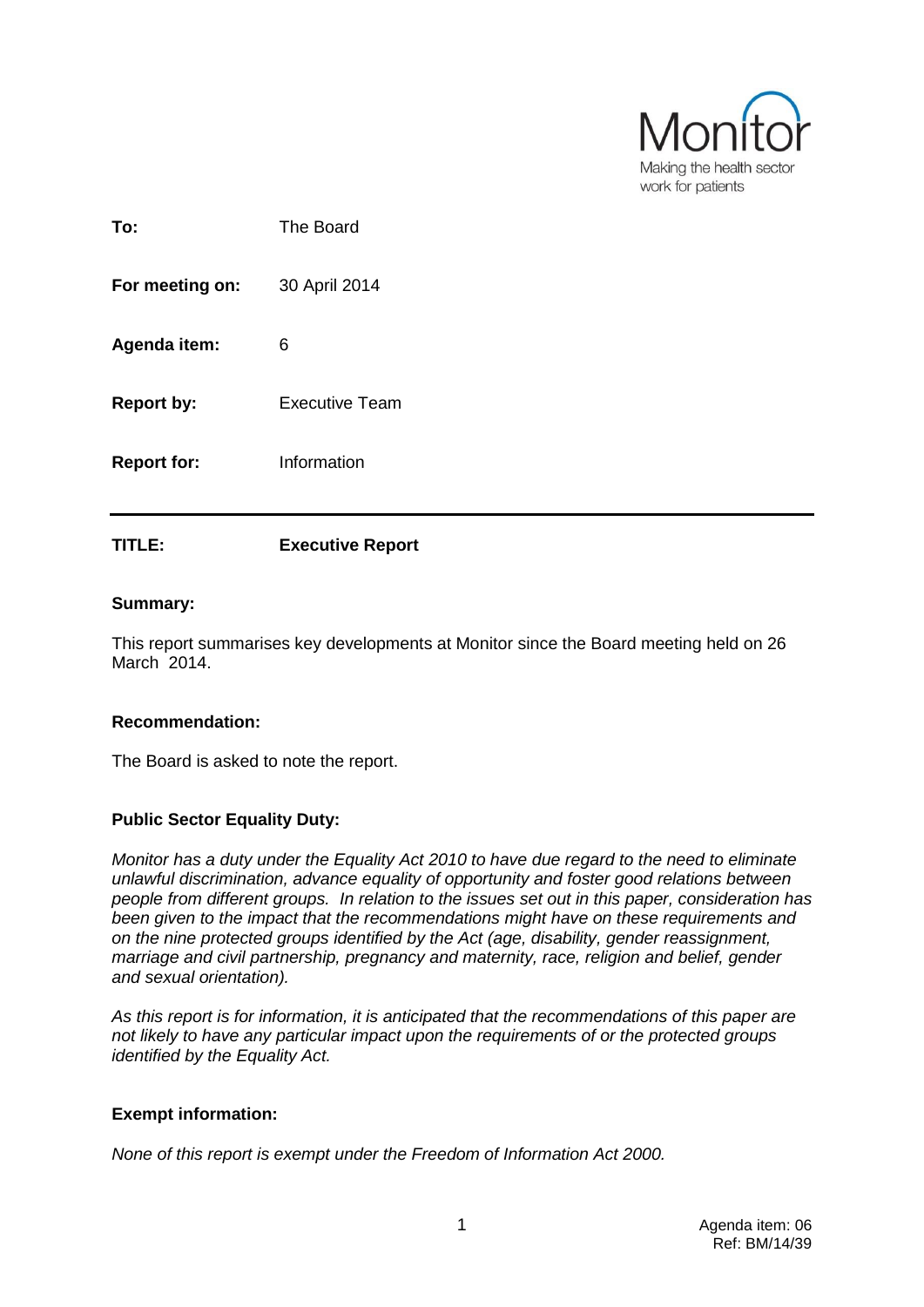# **REPORT FROM THE EXECUTIVE COMMITTEE (ExCo)**

# **Wednesday 2 April 2014:**

1. At its meeting on 2 April 2014 the ExCo conducted the following business:

### February 2014 enquiries and complaints report

2. Reviewing information about the enquiries and complaints received by Monitor in February 2014. Elsewhere on the agenda a report can be found on the manner in which Monitor handles the complaints it receives.

### Employee Survey Action Planning

3. Discussing suggested areas for priority action to be undertaken in response to the results of the 2014 employee opinion survey. ExCo members were content with the proposed next steps, which included a mixture of communication, signalling commitment and central action. A report setting out the results of the survey and the plan of action for responding to it will be submitted to the Board for consideration at its meeting on 28 May 2014.

### Framework Agreement with the Department of Health

4. Considered the proposed Framework Agreement to define the critical elements of the relationship between the Department of Health (DH) and Monitor.

### Year end performance reviews – timetable and process

5. Agreeing the proposed timetable and communications. Consideration was also given to the process for the issuing of ratings.

#### High level sustainability reviews – purpose and next steps

6. Discussing the purpose of the high level sustainability review, including where this fits in Monitor's provider regulation processes.

#### Smaller acute providers

7. Considering a summary of the findings of the smaller acutes project, the project team's views of the implications for Monitor and the key supporting data analysis.

# **Tuesday 8 April 2014:**

8. At its meeting on 8 April 2014 the ExCo conducted the following business:

#### Performance Management: the problem, principles and possibilities

9. Discussing the issues with Monitor's current performance management approach and the typical aims and principles of a performance management framework.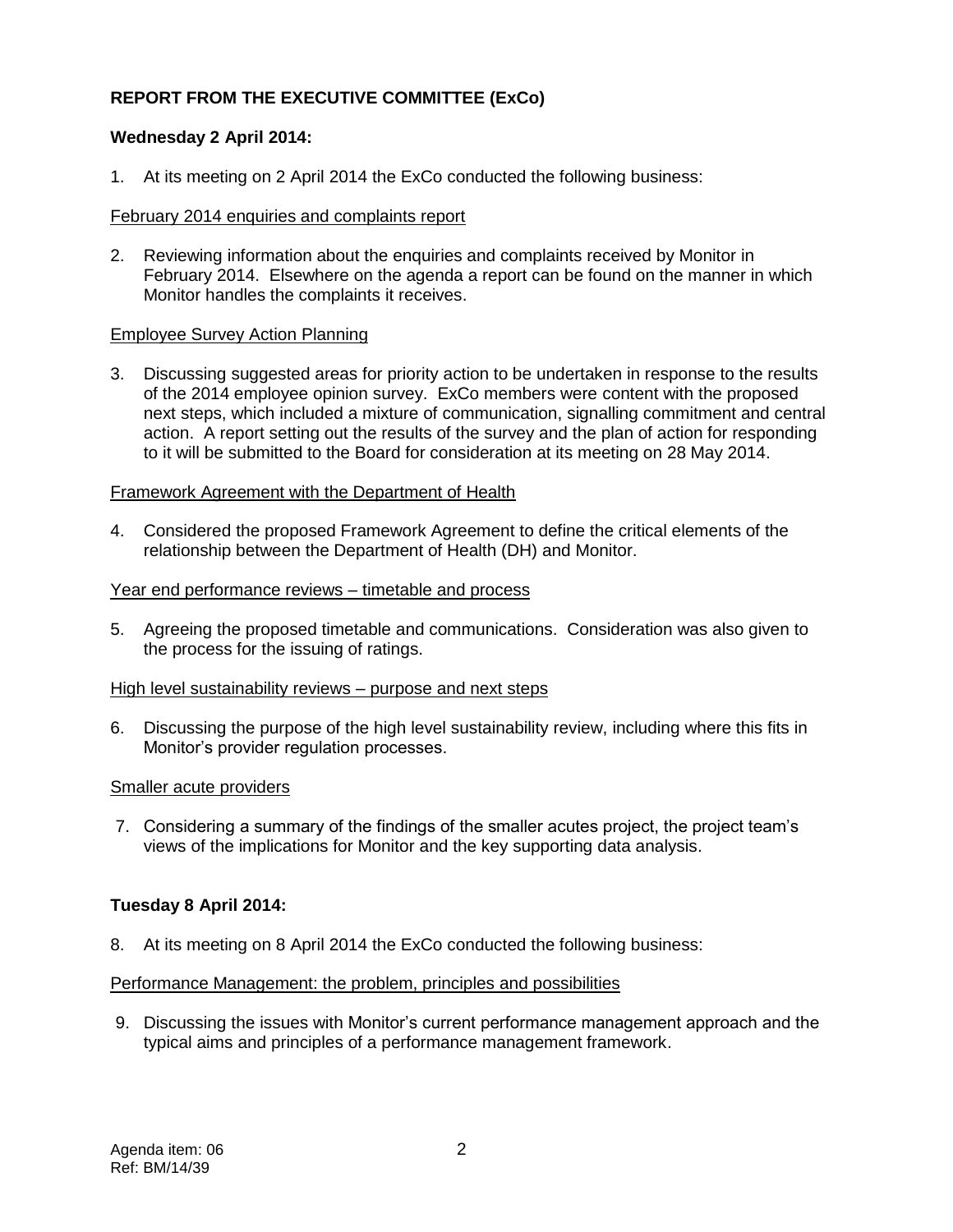# **Wednesday 16 April 2014:**

10. At its meeting on 16 April 2014 the ExCo conducted the following business:

### Operational conflicts of Interest

11. Reviewing a proposed revision to Monitor's 'Conflicts of Interest' policy in light of Monitor's statutory duty to manage and resolve in the manner it considered best conflicts between its general duties. With regard to the mechanisms that should be put in place to manage the possible conflicts of interest between Monitor's pricing and competition functions, it was considered that further work was required to ensure that these were as transparent and embedded as possible. In light of this the ExCo will give further consideration to the policy once this work had been completed. The policy will then be submitted to the Board for consideration at its meeting in May 2014.

#### Governance Review

12. Considering information about the outcome of the organisation's annual governance review, particularly with regard to proposed changes to the Board's Rules of Procedure. Further information about this item can be found elsewhere on the agenda for this meeting.

### Review of Executive Committee decision-making and operation

13. Reviewing the outcome of work that had been undertaken to determine whether its Terms of Reference remained appropriate and agreeing a number of minor amendments.

# **ECONOMICS, STRATEGY & POLICY UPDATE**

#### **Make sure public providers of NHS care are well-led so they provide quality care.**

- 14. The Strategy and Policy team is working to establish a common governance framework with the Care Quality Commission (CQC) which will underpin both Monitor's own work on governance at NHSFTs and applicants and the CQC's 'Well-led' inspection agenda. This is currently awaiting the CQC's publication of its inspections handbook to progress which is due in April 2014.
- 15. Monitor's Development Director is now in place and the team has a full agenda of development activities for Chairs, Chief Executives, Non-Executive Directors (NEDs) and Medical Directors planned for the coming months, as well as research and guidance that will be published.

# **Make sure essential NHS services are maintained if a provider gets into difficulty.**

- 16. The Strategy and Policy team has kicked off a project pulling together work to date from within Monitor and our partners on the financial challenge facing the sector in 2015/16 and formulating Monitor's response.
- 17. The Economics team is contributing to this by engaging with partners on a set of work in preparation for the next Spending Review and the financial challenges in 2015/16. On the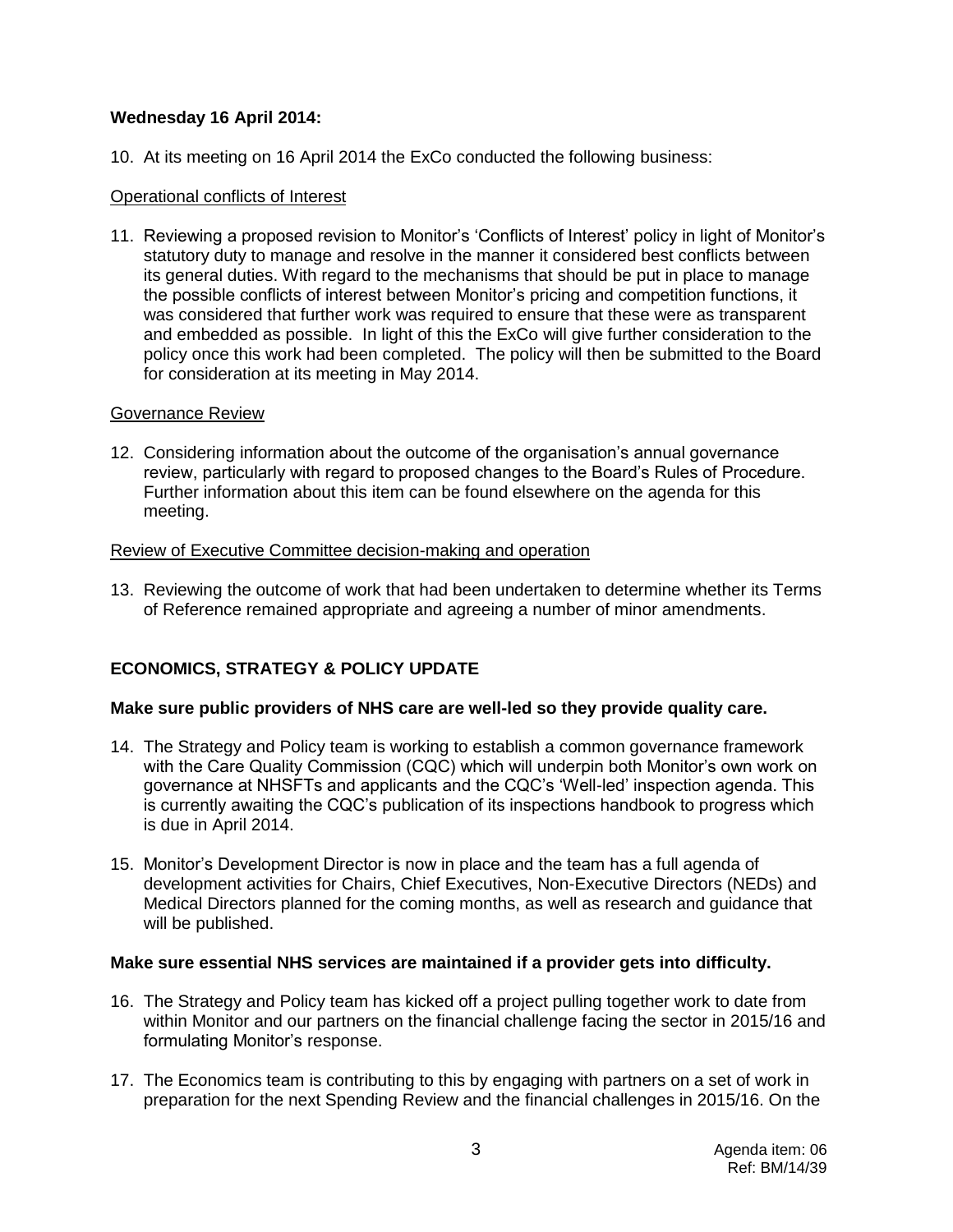Spending Review, the Economics team plays the key role for Monitor in developing a more transparent model of costs in the health system. For 2015/16, the Economics team is working with NHS England on a preliminary assessment of potential actions for 2015/16 to feed into the joint Monitor/NHS England group discussion in April.

- 18. As independent sector providers of Commissioner Requested Services (CRS) are licensed, the Strategy and Policy team is working to identify what options are available to Monitor, in the absence of Health Special Administration, to protect key patient services should one go into administration.
- 19. The Economics team's "**NHS foundation trust (NHS FT) sustainability**" project is developing a methodology to test the clinical and financial sustainability of an NHS Foundation Trust at a high level. A paper went to the ExCo on 2 April 2014 setting out the results of the first pilot and next steps in terms of ongoing work and resources. The ExCo agreed that the Economics team should continue to work closely with the Provider Appraisal and Provider Regulation directorates to develop the methodology.
- 20. The Economics team is also working on the "**Local Health Economy (LHE) diagnostic**" project to develop a methodology and model for analysing LHE performance and drivers of that performance. This month, the focus has been on piloting the data benchmarking tool and methodology developed for the first pilot LHE and identifying how these products can be refined and improved in light of lessons learned. The team is also working closely with its two main clients of these reports: the Provider Regulation and Provider Appraisal directorates, to try and maximise the added value of the diagnostic reports and to test this through a second pilot which will commence in early May 2014.
- 21. Following a request from the Provider Regulation directorate, the Economics team is also engaging with some work on transactions lessons being led by NHS England's London team. This work may feed into wider work on reconfiguration lessons included within the business plan for 2014/15.

# **Promoting change through high quality analysis and debate, and by encouraging innovation**

- 22. The Strategy and Policy team is working with NHS England and the NHS Trust Development Authority (TDA) to examine the potential of piloting the six care models discussed in Everyone Counts: Planning for Patients 2014/15 to 2018/19.
- 23. Work is ongoing both internally and with external partners to support Monitor's duty to enable integrated care, including the integrated care pioneers, and it is planned to issue guidance for the Integrated Care licence condition in the summer. A paper on Integrated Care will be submitted to the meeting of the Board in May 2014.
- 24. The Economics team is also kicking off work to understand better the similarities and differences between the English NHS and international examples for core acute services with a view to understanding whether there are lessons for the NHS. This "**international acute comparisons**" project will aim to report back to ExCo in August.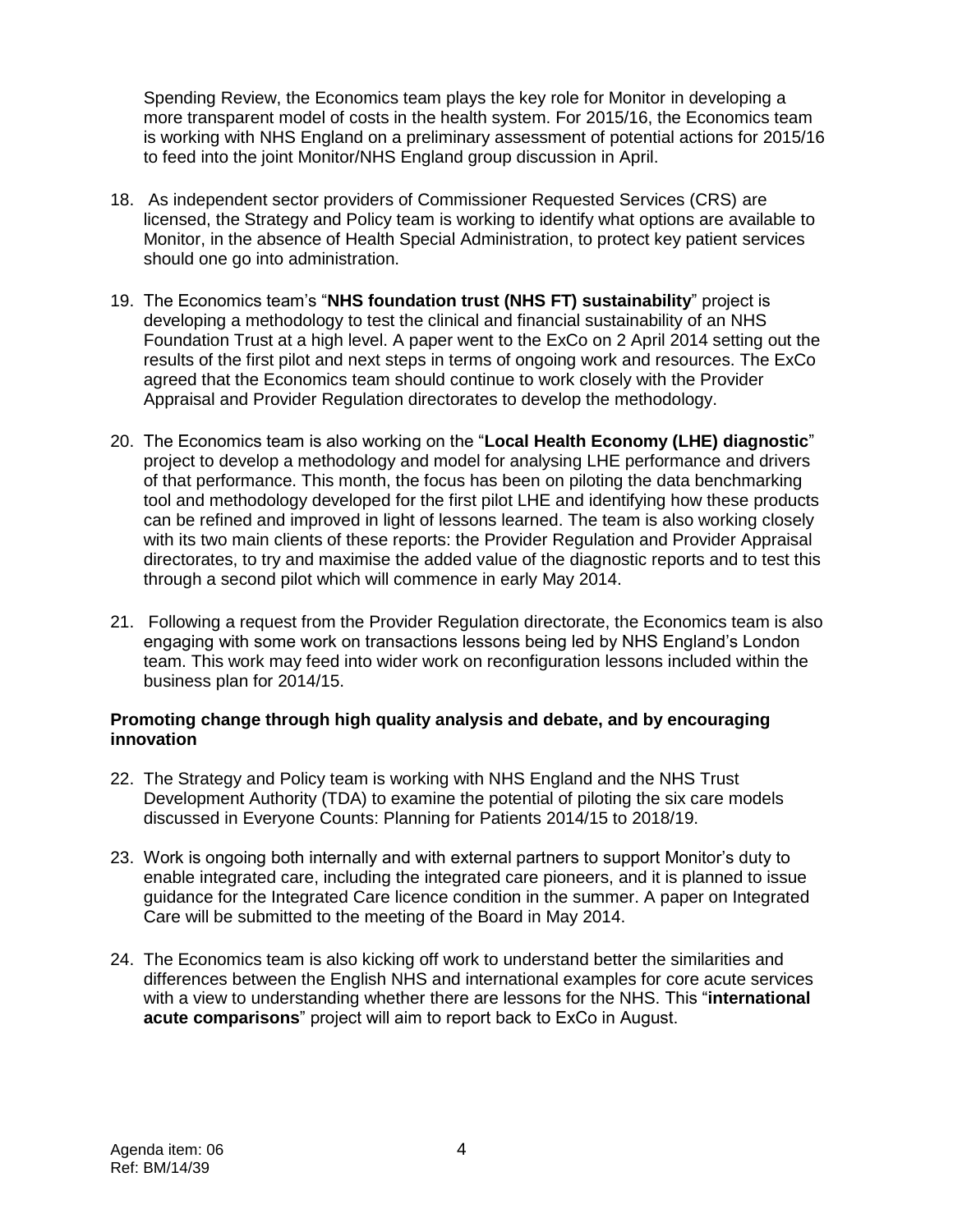# **Making sure Monitor is a high performing organisation**

- 25. The Risk and Performance teams are now in place and are monitoring performance across the organisation. Monitor is working to develop enhanced risk management and performance oversight frameworks, with implementation planned in the summer of 2014.
- 26. Monitor's Business Plan to be discussed by the ExCo in the middle of May and presented to the Board at the end of May.
- 27. The "**Learning from other regulators**" project has been looking at the lessons that can be learnt from other regulators and how this could help the Economics team judge performance of Monitor as a regulator (e.g. in the form of a framework). The desk based work has progressed well and will summarise lessons from other sectors, as well as a small number of international regulators, including New Zealand and Maryland's health regulators. The team anticipates bringing results of this to the ExCo in early May 2014 before launching a deep-dive into those areas of regulation that might provide the most valuable lessons for Monitor.

# **STRATEGIC COMMUNICATIONS UPDATE**

### **Corporate strategy launch**

- 28. David took our staff through the strategy at the recent all-staff briefing. We have also alerted them by email to the final version and a bespoke area of connect2 with press coverage and stakeholder comment. Working with Organisation Transformation, we will continue to engage staff on the content and what it means for them.
- 29. The Times and HSJ covered the new corporate strategy after interviews with David Bennett. The tone was positive, with emphasis on the key message that change needs to happen quickly. The Economist also interviewed David and included comments from him in an article calling for NHS reform to be speeded up. We expect the Financial Times to carry an article shortly.
- 30. Several of our key stakeholders publicly welcomed our corporate strategy, including:
	- NHS Confederation: "We welcome the risk-based approach to regulation Monitor is taking so that it better supports organisations that are in danger of failing. Early intervention is necessary so that changes are planned to avoid them being crisis-driven … the focus on whole system changes is welcomed."
	- FTN: "We particularly welcome that the strategy spells out how Monitor will operate in its role and use the full range of its regulatory powers to advance its core duty … this means striking the right balance between letting local trust boards have the independence to make decisions that are right for their communities, against the need to manage risks to services."
	- NHS Partner Network: "We welcome Monitor's approach. Supporting commissioners to understand and interpret the competition regulations will be crucial. We also welcome their approach which looks across the entire healthcare landscape, and acknowledges that problems … can be helped by looking to other parts of the system, including to independent sector providers."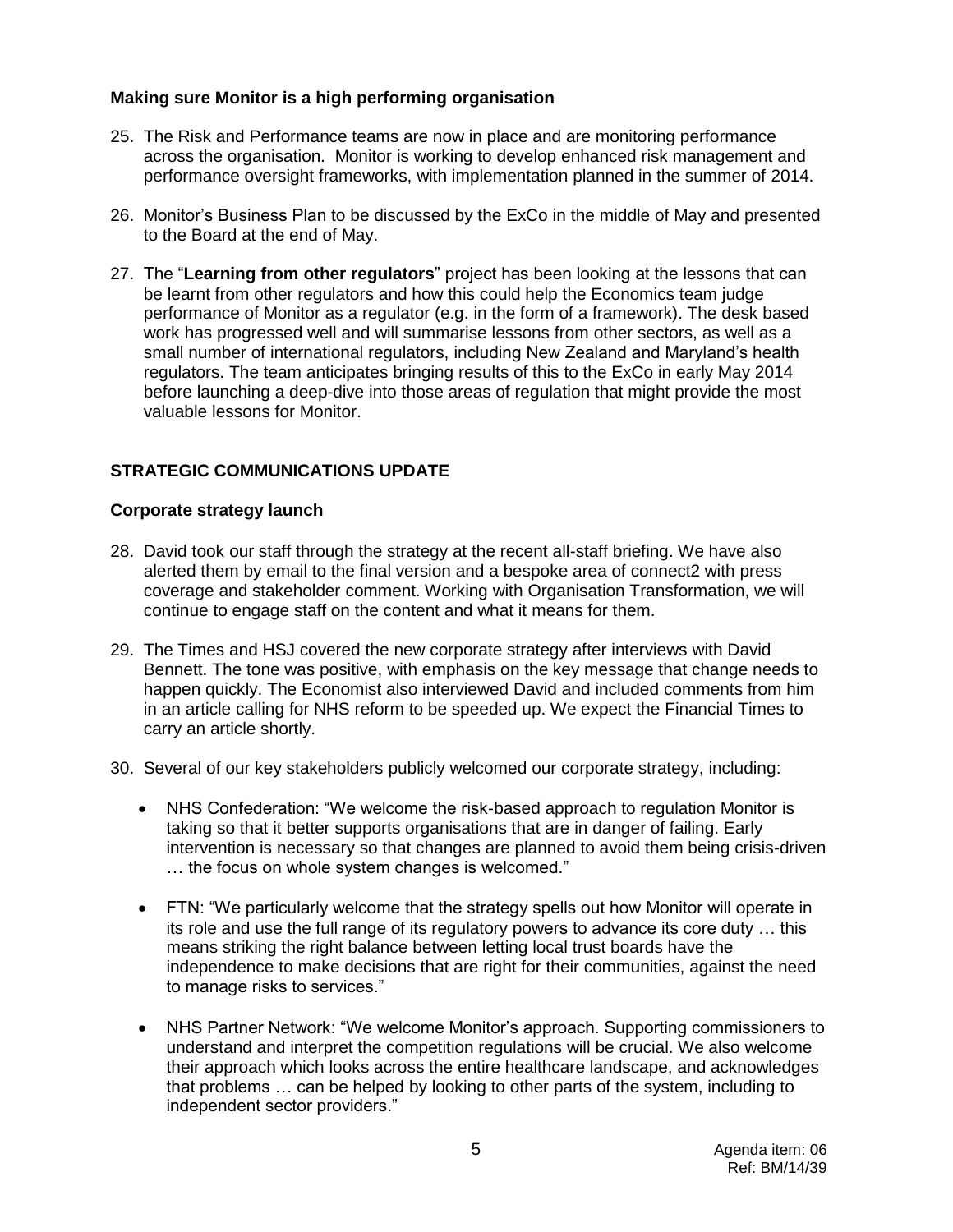- 31. We extended the reach of the strategy through digital media. The document has been downloaded 908 times and the webpage has been viewed 1,285 times. We sent the strategy to 3,524 unique email alert subscribers and our tweets received 26 retweets (including UK Regulators, Dr Anna Dixon, Foundation Trust Governors' Association, Chris Hopson and NHS Confederation). The tweets reached 62.2k followers in total.
- *32.* We will continue to promote the strategy with an article in April's corporate newsletter and a video featuring David Bennett. It will also be at the heart of our programme of stakeholder engagement and speaking events over the next few months.

# **Public Accounts Committee session**

- 33. David Bennett and Una O'Brien gave evidence to the Public Accounts Committee in relation to the National Audit Office report on Monitor.
- 34. Among other topics, the committee explored why some NHS foundation trusts were underperforming and the impact of competition on the sector. Committee members also asked for more detailed information to be supplied after the session on a number of topics.

# **Co-operation and competition**

- 35. HSJ and a number of legal trade publications covered the Co-operation and Competition Directorate's completed review of a proposed reorganisation of pathology services in Surrey and Sussex.
- 36. We organised 10 workshops across the country, from Newcastle to Brighton, to explain to commissioners how the Section 75 Regulations guidance can help them deliver good outcomes for patients. Feedback showed that those who said they now understood the regulations had more than doubled to nearly 90%. Attendees included 230 commissioners from clinical commissioning groups, clinical support units and NHS England.

# **Mid Staffordshire NHS Foundation Trust**

- 37. Local, regional and trade press covered our announcement about the next steps towards dissolution of the Mid Staffordshire NHS Foundation Trust and the cost of the process so far.
- 38. HSJ ran an article that was critical of the cost and the length of time the process was taking. In response we organised a briefing for HSJ with senior members of the trust special administration team who set out the complex nature of the work required to dissolve a foundation trust.

# **Media coverage of regulatory action**

39. Local and trade media, including HSJ, covered our announcement that we will send in a team of experts to devise a plan to secure the future of services for patients at the Queen Elizabeth Hospital King's Lynn NHS Foundation Trust.